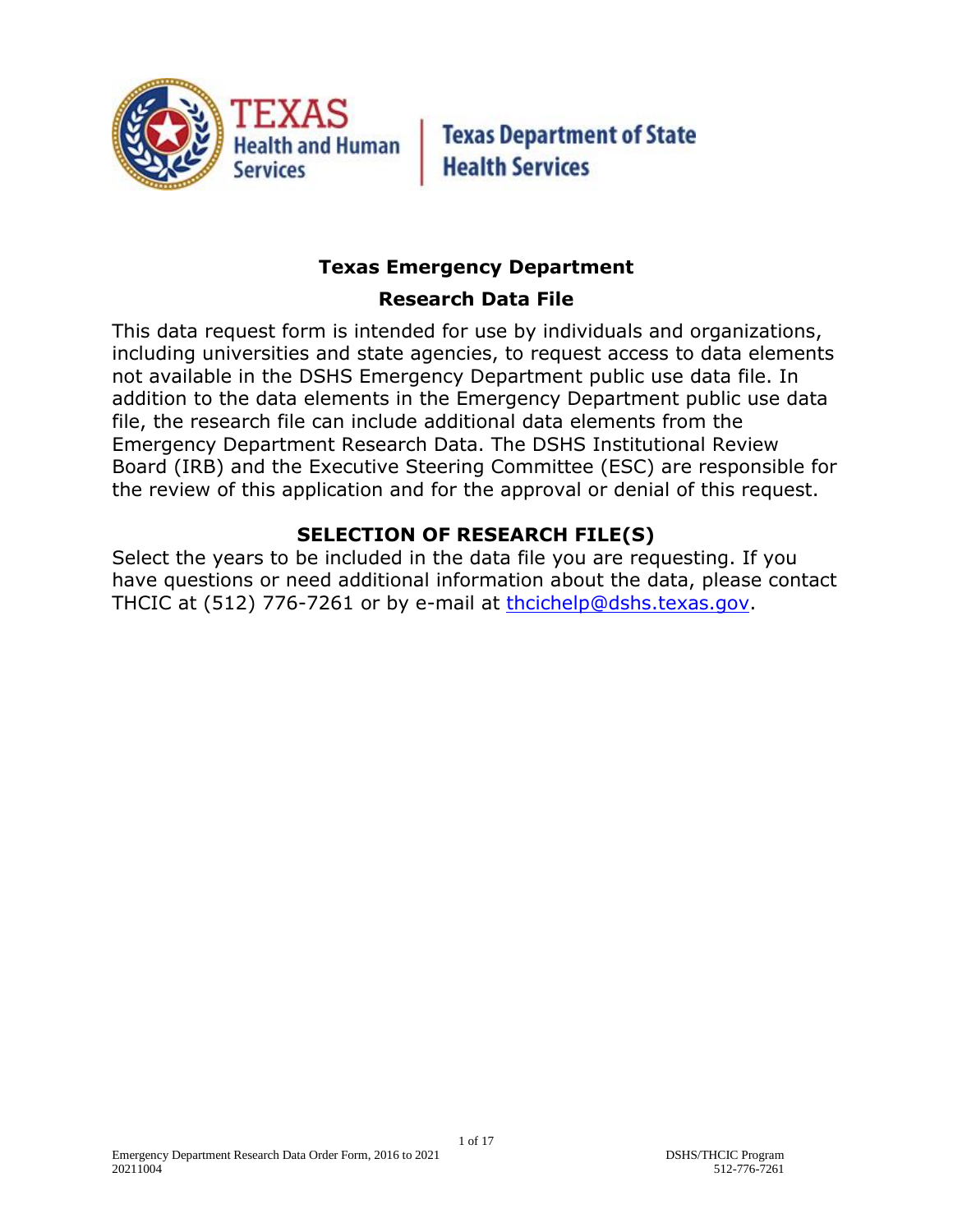| <b>Emergency Department Research Data</b><br><b>Request</b>                        |                              |       | <b>File Format</b> | Total |                      |  |
|------------------------------------------------------------------------------------|------------------------------|-------|--------------------|-------|----------------------|--|
|                                                                                    |                              |       |                    |       | (Select format)      |  |
|                                                                                    | Years Available: 2016 - 2021 |       |                    |       | <b>Fixed Format</b>  |  |
| Year                                                                               | Qtr 1                        | Qtr 2 | Qtr 3              | Qtr 4 | <b>Tab Delimited</b> |  |
|                                                                                    |                              |       |                    |       | <b>SAS Dataset</b>   |  |
|                                                                                    |                              |       |                    |       |                      |  |
|                                                                                    |                              |       |                    |       |                      |  |
|                                                                                    |                              |       |                    |       |                      |  |
|                                                                                    |                              |       |                    |       |                      |  |
| Total number of quarters requesting:                                               |                              |       |                    |       |                      |  |
| (Count matching IP/OP variables only once)<br>Number of data variables requesting: |                              |       |                    |       |                      |  |
| Total data variables:                                                              |                              |       |                    |       |                      |  |
|                                                                                    |                              |       |                    |       | x \$30               |  |
| Sub-total: \\$                                                                     |                              |       |                    |       |                      |  |
| *Fee for quarterly data release (applies to 2021 data year only) \\$               |                              |       |                    |       |                      |  |
| Fees for data linking and/or modified datasets (determined by program)             |                              |       |                    |       | \$                   |  |
|                                                                                    |                              |       |                    |       | Total: S             |  |

| If ordering the 2021 data year, specify how it should be released: |                                                                        |                       |  |  |
|--------------------------------------------------------------------|------------------------------------------------------------------------|-----------------------|--|--|
| Check Box                                                          |                                                                        | Cost                  |  |  |
|                                                                    | <sup>*</sup> Quarterly release (based on datasets available at time of | \$200 per additional  |  |  |
|                                                                    | release)                                                               | release               |  |  |
|                                                                    |                                                                        |                       |  |  |
|                                                                    | Annual release                                                         | \$0 additional charge |  |  |

1q21-Dec 2021 3q21-Jun 2022 2q21-Mar 2022 4q21-Sep 2022 2021 Data Release Timeline

#### **INDEMNIFICATION CLAUSE**

I indemnify and hold DSHS, its employees, and its contract vendors harmless from any and all losses, claims, damages, liabilities, costs and expenses (including, without limitation, reasonable attorney's fees and costs) arising out of any claim stemming from the use of the DSHS Emergency Department Research Data File.

Signature #1 Date

Signature #2 Date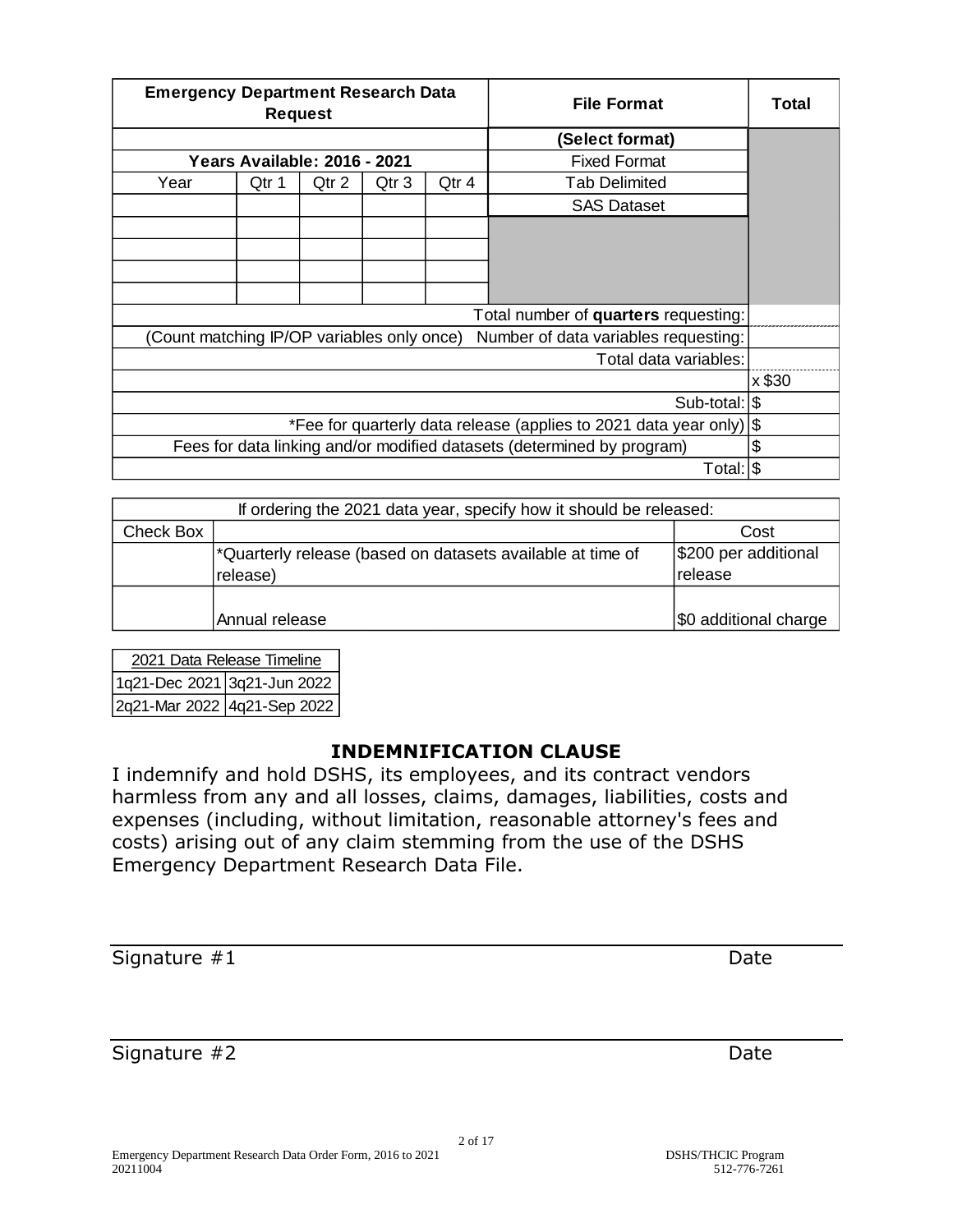#### **Texas Emergency Department Research Data File**

Select variables from each data year column to correspond with the selected data years above.

**Check all data variables requesting. Variables that appear with a different name in the inpatient vs. outpatient data dictionary are marked with an asterisk (\*).**

|                                           | 2016 - 2021<br>Inpatient              |   | 4q2020 - 2021<br><b>Outpatient</b>    |   | 2016 - 3q2020<br><b>Outpatient</b> |   |
|-------------------------------------------|---------------------------------------|---|---------------------------------------|---|------------------------------------|---|
| <b>Emergency Department Variable</b>      | <b>Data</b><br><b>Dictionary</b><br># | ✓ | <b>Data</b><br><b>Dictionary</b><br># | ✓ | Data<br><b>Dictionary</b><br>#     | ✓ |
|                                           | <b>Base File</b>                      |   |                                       |   |                                    |   |
| RECORD_ID (Does not link up with ED PUDF) | 1                                     |   | $\overline{2}$                        |   | $\overline{2}$                     |   |
| PAT_UNIQUE_INDEX                          | $\overline{2}$                        |   | 3                                     |   | 3                                  |   |
| THCIC_ID                                  | 3                                     |   | 4                                     |   | 4                                  |   |
| SPEC_UNIT_1                               | 4                                     |   | 5                                     |   | 5                                  |   |
| SPEC_UNIT_2                               | 5                                     |   | 6                                     |   | 6                                  |   |
| SPEC_UNIT_3                               | 6                                     |   | $\overline{7}$                        |   | $\overline{7}$                     |   |
| SPEC UNIT 4                               | $\overline{7}$                        |   | 8                                     |   | 8                                  |   |
| SPEC_UNIT_5                               | 8                                     |   | 9                                     |   | 9                                  |   |
| ENCOUNTER_INDICATOR                       | 9                                     |   | 10                                    |   | 10                                 |   |
| SEX_CODE                                  | 10                                    |   | 11                                    |   | 11                                 |   |
| BIRTH_DATE                                | 11                                    |   | 12                                    |   | 12                                 |   |
| PAT_AGE_GROUP                             | 12                                    |   | 13                                    |   | 13                                 |   |
| PAT AGE YEARS                             | 13                                    |   | 14                                    |   | 14                                 |   |
| PAT_AGE_DAYS                              | 14                                    |   | 15                                    |   | 15                                 |   |
| <b>RACE</b>                               | 15                                    |   | 16                                    |   | 16                                 |   |
| <b>ETHNICITY</b>                          | 16                                    |   | 17                                    |   | 17                                 |   |
| PAT_ADDR_CENSUS_BLOCK_GROUP               | 17                                    |   | 18                                    |   | 18                                 |   |
| PAT_ADDR_CENSUS_BLOCK                     | 18                                    |   | 19                                    |   | 19                                 |   |
| PAT_CITY                                  | 19                                    |   | 20                                    |   | 20                                 |   |
| PAT_STATE                                 | 20                                    |   | 21                                    |   | 21                                 |   |
| PAT_ZIP                                   | 21                                    |   | 22                                    |   | 22                                 |   |
| PAT_COUNTRY                               | 22                                    |   | 23                                    |   | 23                                 |   |
| PAT_COUNTY                                | 23                                    |   | 24                                    |   | 24                                 |   |
| PUBLIC HEALTH REGION                      | 24                                    |   | 25                                    |   | 25                                 |   |
| TYPE OF ADMISSION                         | 25                                    |   | 26                                    |   | 26                                 |   |
| SOURCE_OF_ADMISSION                       | 26                                    |   | 27                                    |   | 27                                 |   |
| FIRST PAYMENT SRC                         | 27                                    |   | 28                                    |   | 28                                 |   |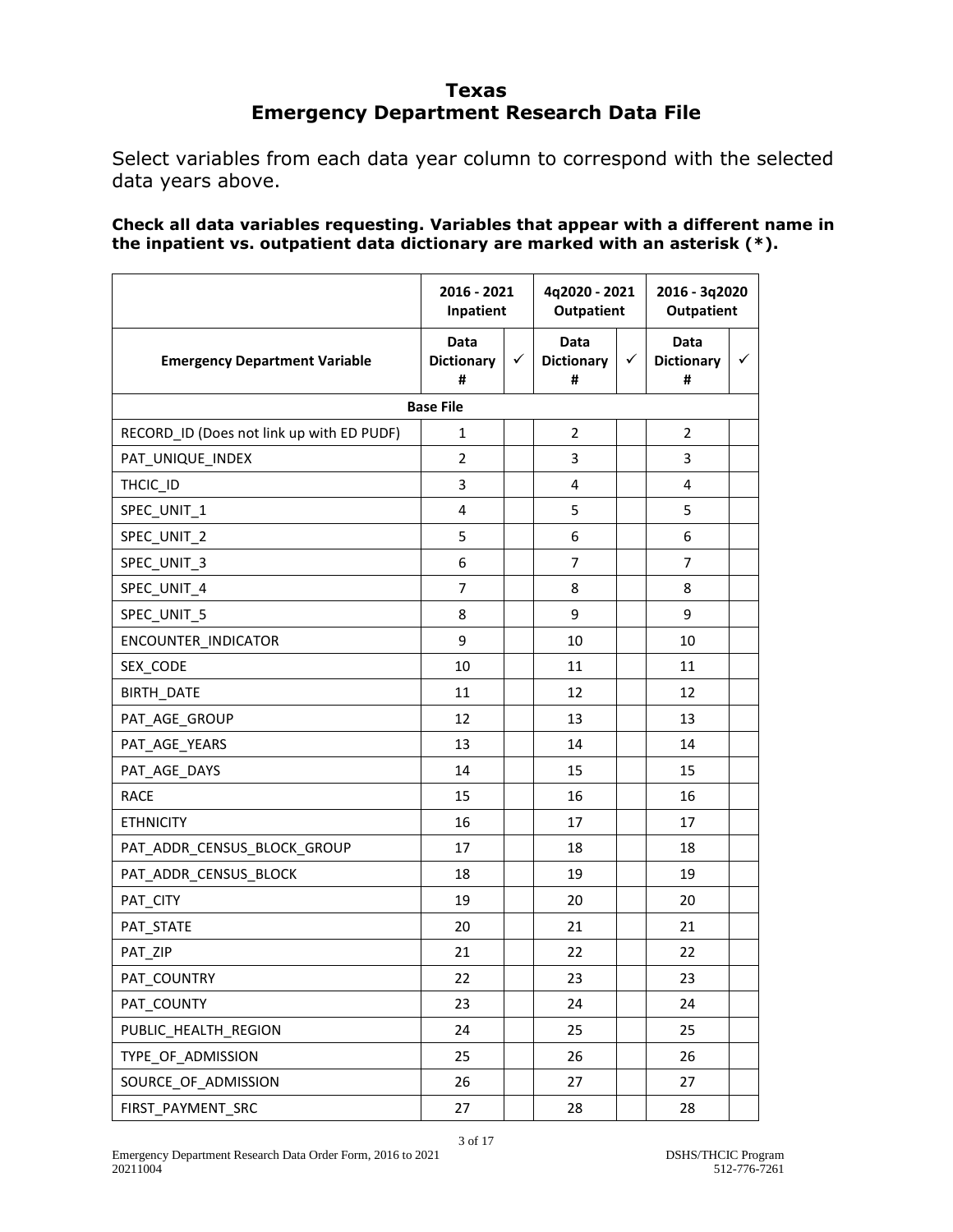| FIRST_PAYER_ID                      | 28  | 29  | 29  |  |
|-------------------------------------|-----|-----|-----|--|
| FIRST PAYER NAME                    | 29  | 30  | 30  |  |
| SECONDARY_PAYMENT_SRC               | 30  | 31  | 31  |  |
| SECONDARY_PAYER_ID                  | 31  | 32  | 32  |  |
| SECONDARY_PAYER_NAME                | 32  | 33  | 33  |  |
| ADMIT_START_OF_CARE                 | 33  | n/a | n/a |  |
| ADMIT_WEEKDAY                       | 34  | n/a | n/a |  |
| ADMIT_HOUR                          | 35  | n/a | n/a |  |
| STMT PERIOD FROM                    | 36  | 34  | 34  |  |
| STMT_PERIOD_THRU                    | 37  | 35  | 35  |  |
| *LENGTH_OF_STAY   LENGTH_OF_SERVICE | 38  | 36  | 36  |  |
| PAT_STATUS                          | 39  | 37  | 37  |  |
| DISCHARGE_HOUR                      | 40  | n/a | n/a |  |
| TYPE_OF_BILL                        | 41  | 38  | 38  |  |
| ADMITTING DIAGNOSIS                 | 42  | n/a | n/a |  |
| PAT_REASON_FOR_VISIT                | n/a | 39  | 39  |  |
| PRINC_DIAG_CODE                     | 43  | 40  | 40  |  |
| POA_PRINC_DIAG_CODE                 | 44  | n/a | n/a |  |
| OTH DIAG CODE 1                     | 45  | 41  | 41  |  |
| POA OTH DIAG CODE 1                 | 46  | n/a | n/a |  |
| OTH_DIAG_CODE_2                     | 47  | 42  | 42  |  |
| POA_OTH_DIAG_CODE_2                 | 48  | n/a | n/a |  |
| OTH DIAG CODE 3                     | 49  | 43  | 43  |  |
| POA OTH DIAG CODE 3                 | 50  | n/a | n/a |  |
| OTH_DIAG_CODE_4                     | 51  | 44  | 44  |  |
| POA_OTH_DIAG_CODE_4                 | 52  | n/a | n/a |  |
| OTH_DIAG_CODE_5                     | 53  | 45  | 45  |  |
| POA_OTH_DIAG_CODE_5                 | 54  | n/a | n/a |  |
| OTH DIAG CODE 6                     | 55  | 46  | 46  |  |
| POA_OTH_DIAG_CODE_6                 | 56  | n/a | n/a |  |
| OTH_DIAG_CODE_7                     | 57  | 47  | 47  |  |
| POA OTH DIAG CODE 7                 | 58  | n/a | n/a |  |
| OTH DIAG CODE 8                     | 59  | 48  | 48  |  |
| POA_OTH_DIAG_CODE_8                 | 60  | n/a | n/a |  |
| OTH_DIAG_CODE_9                     | 61  | 49  | 49  |  |
| POA_OTH_DIAG_CODE_9                 | 62  | n/a | n/a |  |
| OTH DIAG CODE 10                    | 63  | 50  | 50  |  |
| POA_OTH_DIAG_CODE_10                | 64  | n/a | n/a |  |
| OTH_DIAG_CODE_11                    | 65  | 51  | 51  |  |
| POA_OTH_DIAG_CODE_11                | 66  | n/a | n/a |  |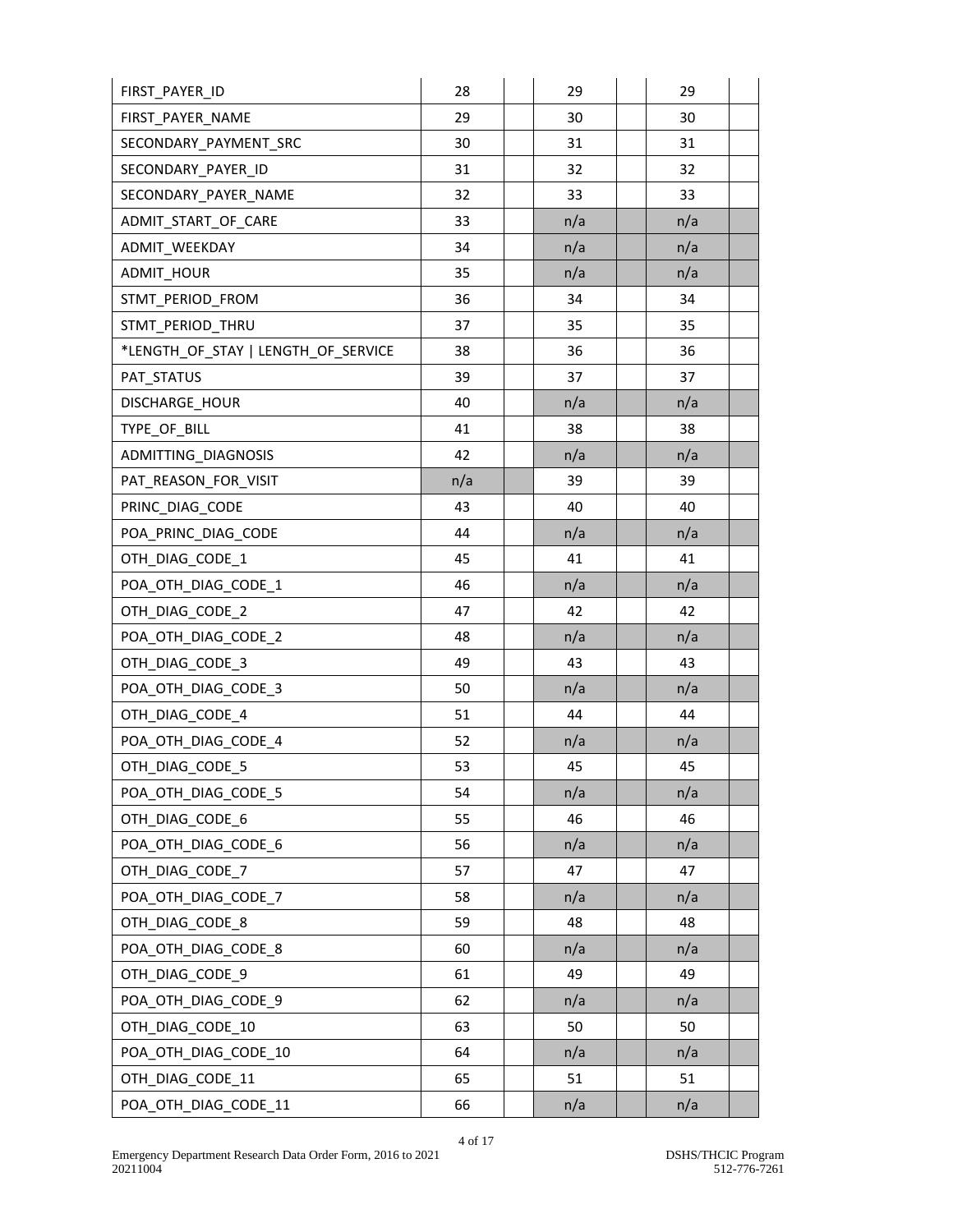| OTH_DIAG_CODE_12     | 67  | 52  | 52  |
|----------------------|-----|-----|-----|
| POA_OTH_DIAG_CODE_12 | 68  | n/a | n/a |
| OTH_DIAG_CODE_13     | 69  | 53  | 53  |
| POA_OTH_DIAG_CODE_13 | 70  | n/a | n/a |
| OTH_DIAG_CODE_14     | 71  | 54  | 54  |
| POA OTH DIAG CODE 14 | 72  | n/a | n/a |
| OTH_DIAG_CODE_15     | 73  | 55  | 55  |
| POA_OTH_DIAG_CODE_15 | 74  | n/a | n/a |
| OTH_DIAG_CODE_16     | 75  | 56  | 56  |
| POA_OTH_DIAG_CODE_16 | 76  | n/a | n/a |
| OTH_DIAG_CODE_17     | 77  | 57  | 57  |
| POA_OTH_DIAG_CODE_17 | 78  | n/a | n/a |
| OTH_DIAG_CODE_18     | 79  | 58  | 58  |
| POA_OTH_DIAG_CODE_18 | 80  | n/a | n/a |
| OTH_DIAG_CODE_19     | 81  | 59  | 59  |
| POA_OTH_DIAG_CODE_19 | 82  | n/a | n/a |
| OTH DIAG CODE 20     | 83  | 60  | 60  |
| POA_OTH_DIAG_CODE_20 | 84  | n/a | n/a |
| OTH_DIAG_CODE_21     | 85  | 61  | 61  |
| POA_OTH_DIAG_CODE_21 | 86  | n/a | n/a |
| OTH_DIAG_CODE_22     | 87  | 62  | 62  |
| POA_OTH_DIAG_CODE_22 | 88  | n/a | n/a |
| OTH_DIAG_CODE_23     | 89  | 63  | 63  |
| POA OTH DIAG CODE 23 | 90  | n/a | n/a |
| OTH_DIAG_CODE_24     | 91  | 64  | 64  |
| POA_OTH_DIAG_CODE_24 | 92  | n/a | n/a |
| RELATED_CAUSE_CODE_1 | n/a | 65  | 65  |
| RELATED CAUSE CODE 2 | n/a | 66  | 66  |
| RELATED CAUSE CODE 3 | n/a | 67  | 67  |
| E_CODE_1             | 93  | 68  | 68  |
| POA_E_CODE_1         | 94  | n/a | n/a |
| E CODE 2             | 95  | 69  | 69  |
| POA E CODE 2         | 96  | n/a | n/a |
| E_CODE_3             | 97  | 70  | 70  |
| POA_E_CODE_3         | 98  | n/a | n/a |
| E_CODE_4             | 99  | 71  | 71  |
| POA_E_CODE_4         | 100 | n/a | n/a |
| E_CODE_5             | 101 | 72  | 72  |
| POA_E_CODE_5         | 102 | n/a | n/a |
| E_CODE_6             | 103 | 73  | 73  |

5 of 17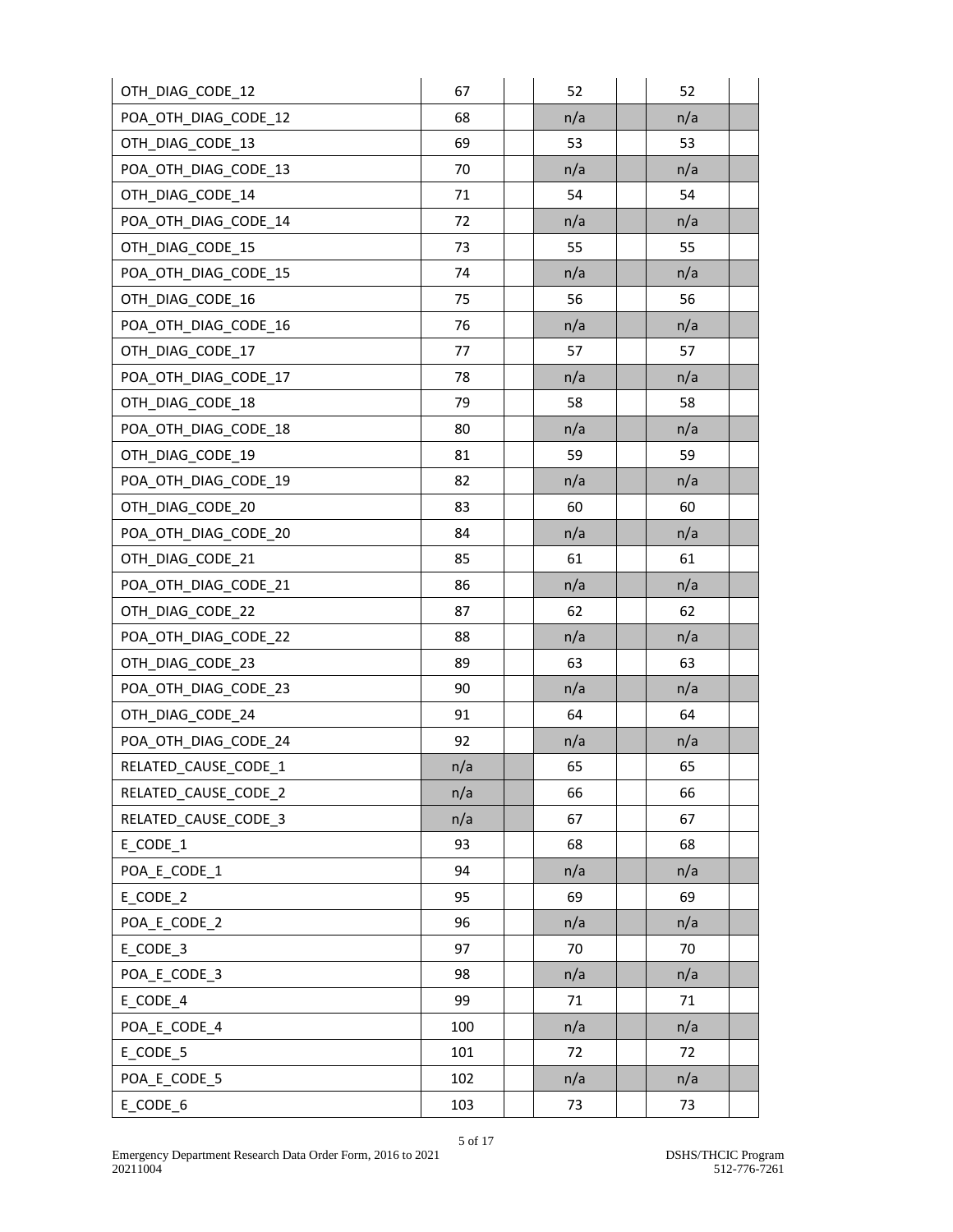| POA_E_CODE_6                            | 104 | n/a | n/a |
|-----------------------------------------|-----|-----|-----|
| E CODE 7                                | 105 | 74  | 74  |
| POA_E_CODE_7                            | 106 | n/a | n/a |
| E_CODE_8                                | 107 | 75  | 75  |
| POA_E_CODE_8                            | 108 | n/a | n/a |
| E CODE 9                                | 109 | 76  | 76  |
| POA_E_CODE_9                            | 110 | n/a | n/a |
| E_CODE_10                               | 111 | 77  | 77  |
| POA E CODE 10                           | 112 | n/a | n/a |
| *PRINC SURG_PROC_CODE   PROC_CODE_1     | 113 | 78  | 78  |
| PRINC_SURG_PROC_DATE                    | 114 | n/a | n/a |
| PRINC SURG PROC DAY                     | 115 | n/a | n/a |
| *OTH_SURG_PROC_CODE_1   PROC_CODE_2     | 116 | 79  | 79  |
| OTH SURG PROC DATE 1                    | 117 | n/a | n/a |
| OTH_SURG_PROC_DAY_1                     | 118 | n/a | n/a |
| *OTH_SURG_PROC_CODE_2   PROC_CODE_3     | 119 | 80  | 80  |
| OTH_SURG_PROC_DATE_2                    | 120 | n/a | n/a |
| OTH_SURG_PROC_DAY_2                     | 121 | n/a | n/a |
| *OTH_SURG_PROC_CODE_3   PROC_CODE_4     | 122 | 81  | 81  |
| OTH_SURG_PROC_DATE_3                    | 123 | n/a | n/a |
| OTH_SURG_PROC_DAY_3                     | 124 | n/a | n/a |
| *OTH_SURG_PROC_CODE_4   PROC_CODE_5     | 125 | 82  | 82  |
| OTH_SURG_PROC_DATE_4                    | 126 | n/a | n/a |
| OTH SURG PROC DAY 4                     | 127 | n/a | n/a |
| *OTH_SURG_PROC_CODE_5   PROC_CODE_6     | 128 | 83  | 83  |
| OTH_SURG_PROC_DATE_5                    | 129 | n/a | n/a |
| OTH_SURG_PROC_DAY_5                     | 130 | n/a | n/a |
| *OTH SURG PROC CODE 6   PROC CODE 7     | 131 | 84  | 84  |
| OTH_SURG_PROC_DATE_6                    | 132 | n/a | n/a |
| OTH_SURG_PROC_DAY_6                     | 133 | n/a | n/a |
| *OTH_SURG_PROC_CODE_7   PROC_CODE_8     | 134 | 85  | 85  |
| OTH SURG PROC DATE 7                    | 135 | n/a | n/a |
| OTH SURG PROC DAY 7                     | 136 | n/a | n/a |
| *OTH_SURG_PROC_CODE_8   PROC_CODE_9     | 137 | 86  | 86  |
| OTH SURG PROC DATE 8                    | 138 | n/a | n/a |
| OTH_SURG_PROC_DAY_8                     | 139 | n/a | n/a |
| *OTH_SURG_PROC_CODE_9  <br>PROC_CODE_10 | 140 | 87  | 87  |
| OTH_SURG_PROC_DATE_9                    | 141 | n/a | n/a |
| OTH_SURG_PROC_DAY_9                     | 142 | n/a | n/a |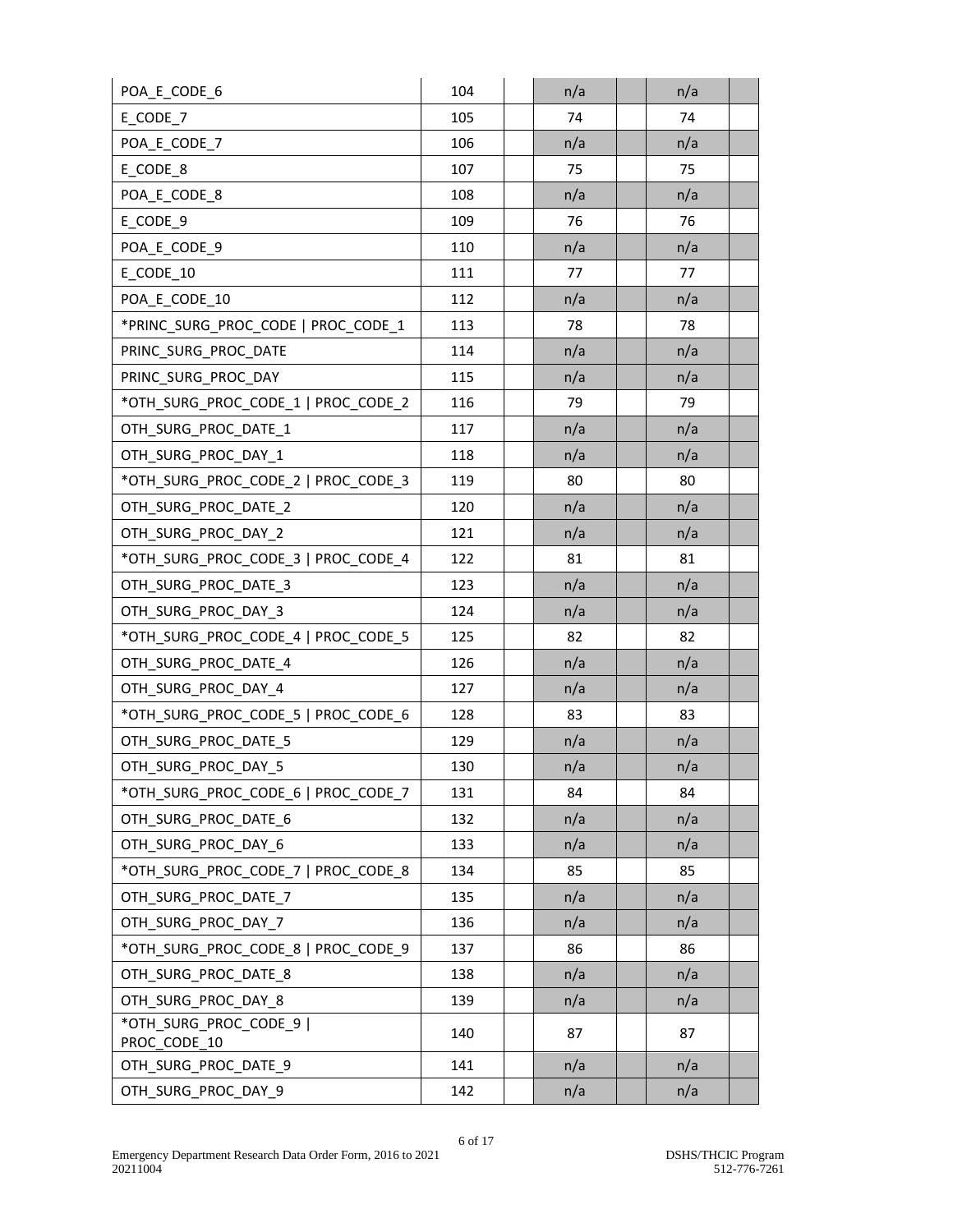| *OTH SURG_PROC_CODE_10  <br>PROC_CODE_11 | 143     | 88  | 88  |
|------------------------------------------|---------|-----|-----|
| OTH_SURG_PROC_DATE_10                    | 144     | n/a | n/a |
| OTH SURG PROC DAY 10                     | 145     | n/a | n/a |
| *OTH SURG PROC CODE 11  <br>PROC_CODE_12 | 146     | 89  | 89  |
| OTH SURG PROC DATE 11                    | 147     | n/a | n/a |
| OTH SURG_PROC_DAY_11                     | 148     | n/a | n/a |
| *OTH SURG PROC CODE 12<br>PROC_CODE_13   | 149     | 90  | 90  |
| OTH SURG PROC DATE 12                    | 150     | n/a | n/a |
| OTH SURG PROC DAY 12                     | 151     | n/a | n/a |
| *OTH SURG PROC CODE 13 <br>PROC_CODE_14  | 152     | 91  | 91  |
| OTH_SURG_PROC_DATE_13                    | 153     | n/a | n/a |
| OTH SURG PROC DAY 13                     | 154     | n/a | n/a |
| *OTH SURG PROC CODE 14  <br>PROC CODE 15 | 155     | 92  | 92  |
| OTH SURG PROC DATE 14                    | 156     | n/a | n/a |
| OTH_SURG_PROC_DAY_14                     | 157     | n/a | n/a |
| *OTH_SURG_PROC_CODE_15  <br>PROC CODE 16 | 158     | 93  | 93  |
| OTH SURG PROC DATE 15                    | 159     | n/a | n/a |
| OTH_SURG_PROC_DAY_15                     | 160     | n/a | n/a |
| *OTH SURG PROC CODE 16  <br>PROC CODE 17 | 161     | 94  | 94  |
| OTH SURG PROC DATE 16                    | 162     | n/a | n/a |
| OTH SURG PROC DAY 16                     | 163     | n/a | n/a |
| *OTH_SURG_PROC_CODE_17  <br>PROC_CODE_18 | 164     | 95  | 95  |
| OTH SURG PROC DATE 17                    | 165     | n/a | n/a |
| OTH SURG PROC DAY 17                     | 166     | n/a | n/a |
| *OTH_SURG_PROC_CODE_18  <br>PROC_CODE_19 | 167     | 96  | 96  |
| OTH_SURG_PROC_DATE_18                    | 168     | n/a | n/a |
| OTH_SURG_PROC_DAY_18                     | 169     | n/a | n/a |
| *OTH_SURG_PROC_CODE_19  <br>PROC_CODE_20 | 170     | 97  | 97  |
| OTH_SURG_PROC_DATE 19                    | 171     | n/a | n/a |
| OTH_SURG_PROC_DAY_19                     | 172     | n/a | n/a |
| *OTH SURG PROC CODE 20 <br>PROC_CODE_21  | 173     | 98  | 98  |
| OTH_SURG_PROC_DATE_20                    | 174     | n/a | n/a |
| OTH SURG PROC DAY 20                     | 175     | n/a | n/a |
|                                          | 7 of 17 |     |     |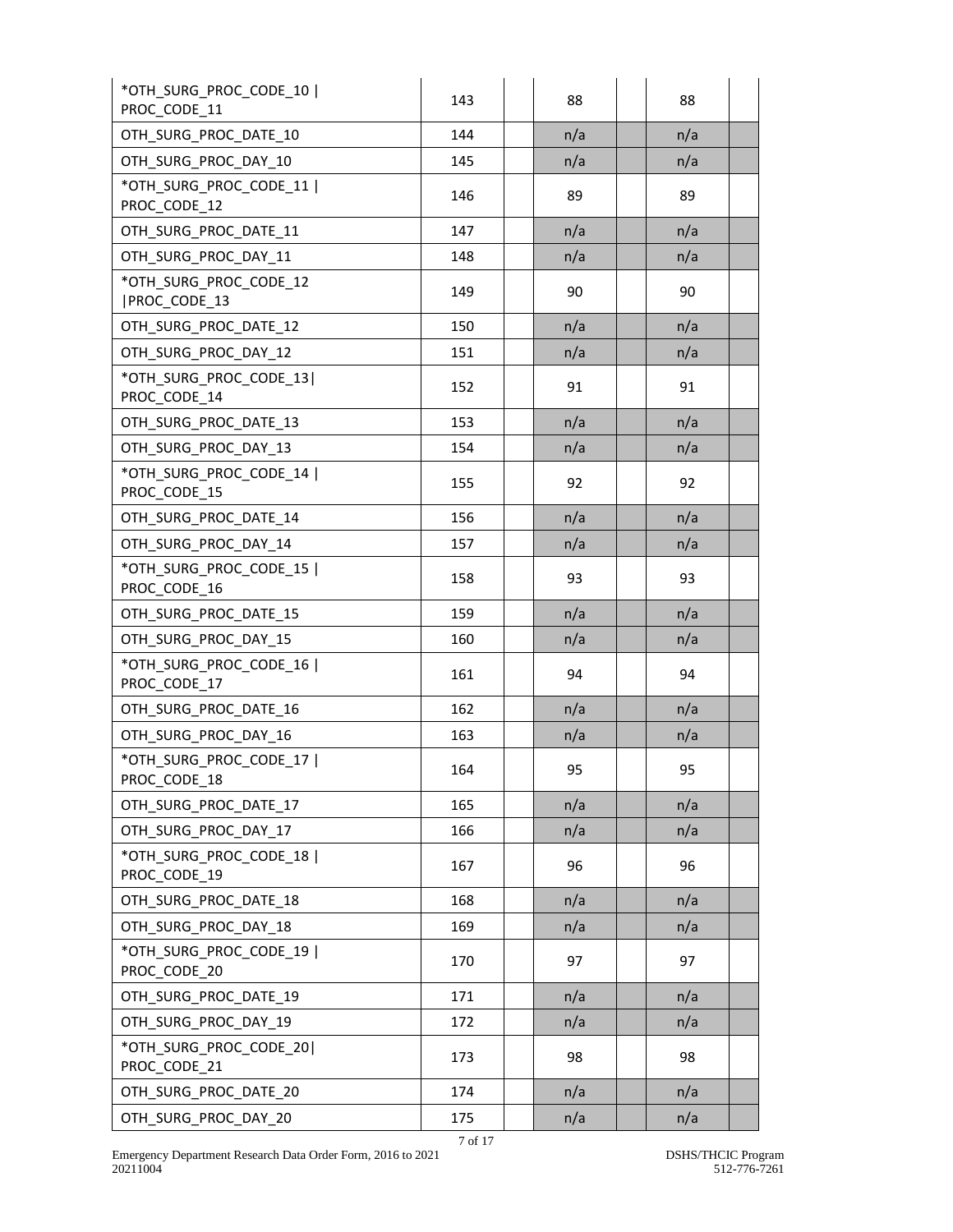| *OTH_SURG_PROC_CODE_21  <br>PROC CODE 22                  | 176 | 99  | 99  |
|-----------------------------------------------------------|-----|-----|-----|
| OTH SURG PROC DATE 21                                     | 177 | n/a | n/a |
| OTH_SURG_PROC_DAY_21                                      | 178 | n/a | n/a |
| *OTH SURG PROC CODE 22  <br>PROC_CODE_23                  | 179 | 100 | 100 |
| OTH_SURG_PROC_DATE_22                                     | 180 | n/a | n/a |
| OTH_SURG_PROC_DAY_22                                      | 181 | n/a | n/a |
| *OTH SURG PROC CODE 23  <br>PROC_CODE_24                  | 182 | 101 | 101 |
| OTH_SURG_PROC_DATE_23                                     | 183 | n/a | n/a |
| OTH_SURG_PROC_DAY_23                                      | 184 | n/a | n/a |
| *OTH SURG PROC CODE 24  <br>PROC_CODE_25                  | 185 | 102 | 102 |
| OTH SURG PROC DATE 24                                     | 186 | n/a | n/a |
| OTH SURG PROC DAY 24                                      | 187 | n/a | n/a |
| MS MDC                                                    | 188 | n/a | n/a |
| APR MDC                                                   | 189 | n/a | n/a |
| MS_DRG                                                    | 190 | n/a | n/a |
| APR DRG                                                   | 191 | n/a | n/a |
| RISK MORTALITY                                            | 192 | n/a | n/a |
| ILLNESS SEVERITY                                          | 193 | n/a | n/a |
| APR_GROUPER_VERSION_NBR                                   | 194 | n/a | n/a |
| APR_GROUPER_ERROR_CODE                                    | 195 | n/a | n/a |
| MS_GROUPER_VERSION_NBR                                    | 196 | n/a | n/a |
| MS_GROUPER_ERROR_CODE                                     | 197 | n/a | n/a |
| EAPG GRP VER                                              | n/a | 103 | 103 |
| APC_GRP_VER                                               | n/a | 104 | 104 |
| *ATTENDING_PHYSICIAN_UNIF_ID  <br>PHYSICIAN1 INDEX NUMBER | 198 | 105 | 105 |
| *OPERATING_PHYSICIAN_UNIF_ID  <br>PHYSICIAN2_INDEX_NUMBER | 199 | 106 | 106 |
| OCCUR CODE 1                                              | 200 | 107 | 107 |
| OCCUR DATE 1                                              | 201 | 108 | 108 |
| OCCUR DAY 1                                               | 202 | 109 | 109 |
| OCCUR CODE 2                                              | 203 | 110 | 110 |
| OCCUR DATE 2                                              | 204 | 111 | 111 |
| OCCUR DAY 2                                               | 205 | 112 | 112 |
| OCCUR CODE 3                                              | 206 | 113 | 113 |
| OCCUR DATE 3                                              | 207 | 114 | 114 |
| OCCUR DAY 3                                               | 208 | 115 | 115 |
| OCCUR CODE 4                                              | 209 | 116 | 116 |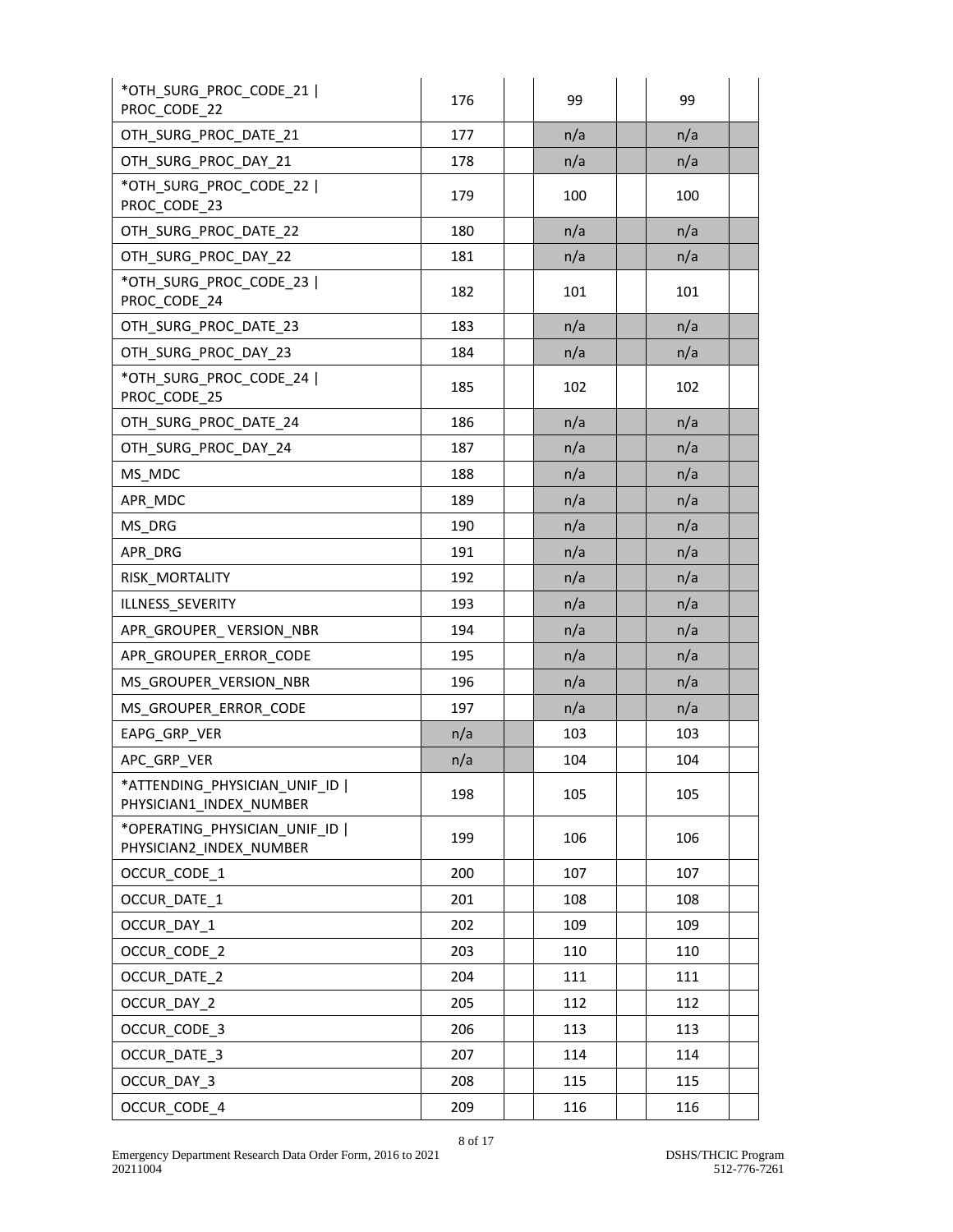| OCCUR_DATE_4        | 210 | 117 | 117 |
|---------------------|-----|-----|-----|
| OCCUR DAY 4         | 211 | 118 | 118 |
| OCCUR_CODE_5        | 212 | 119 | 119 |
| <b>OCCUR DATE 5</b> | 213 | 120 | 120 |
| OCCUR_DAY_5         | 214 | 121 | 121 |
| OCCUR CODE 6        | 215 | 122 | 122 |
| OCCUR_DATE_6        | 216 | 123 | 123 |
| OCCUR DAY 6         | 217 | 124 | 124 |
| OCCUR CODE 7        | 218 | 125 | 125 |
| OCCUR_DATE_7        | 219 | 126 | 126 |
| OCCUR_DAY_7         | 220 | 127 | 127 |
| OCCUR CODE 8        | 221 | 128 | 128 |
| OCCUR DATE 8        | 222 | 129 | 129 |
| OCCUR DAY 8         | 223 | 130 | 130 |
| OCCUR_CODE_9        | 224 | 131 | 131 |
| OCCUR_DATE 9        | 225 | 132 | 132 |
| OCCUR_DAY_9         | 226 | 133 | 133 |
| OCCUR_CODE_10       | 227 | 134 | 134 |
| OCCUR DATE 10       | 228 | 135 | 135 |
| OCCUR DAY 10        | 229 | 136 | 136 |
| OCCUR_CODE_11       | 230 | 137 | 137 |
| OCCUR_DATE_11       | 231 | 138 | 138 |
| OCCUR_DAY_11        | 232 | 139 | 139 |
| OCCUR CODE 12       | 233 | 140 | 140 |
| OCCUR DATE 12       | 234 | 141 | 141 |
| OCCUR_DAY_12        | 235 | 142 | 142 |
| OCCUR_SPAN_CODE_1   | 236 | 143 | 143 |
| OCCUR_SPAN_FROM_1   | 237 | 144 | 144 |
| OCCUR_SPAN_THRU_1   | 238 | 145 | 145 |
| OCCUR_SPAN_CODE_2   | 239 | 146 | 146 |
| OCCUR_SPAN_FROM_2   | 240 | 147 | 147 |
| OCCUR SPAN THRU 2   | 241 | 148 | 148 |
| OCCUR SPAN CODE 3   | 242 | 149 | 149 |
| OCCUR_SPAN_FROM_3   | 243 | 150 | 150 |
| OCCUR_SPAN_THRU_3   | 244 | 151 | 151 |
| OCCUR_SPAN_CODE_4   | 245 | 152 | 152 |
| OCCUR_SPAN_FROM_4   | 246 | 153 | 153 |
| OCCUR_SPAN_THRU_4   | 247 | 154 | 154 |
| CONDITION_CODE_1    | 248 | 155 | 155 |
| CONDITION_CODE_2    | 249 | 156 | 156 |
|                     |     |     |     |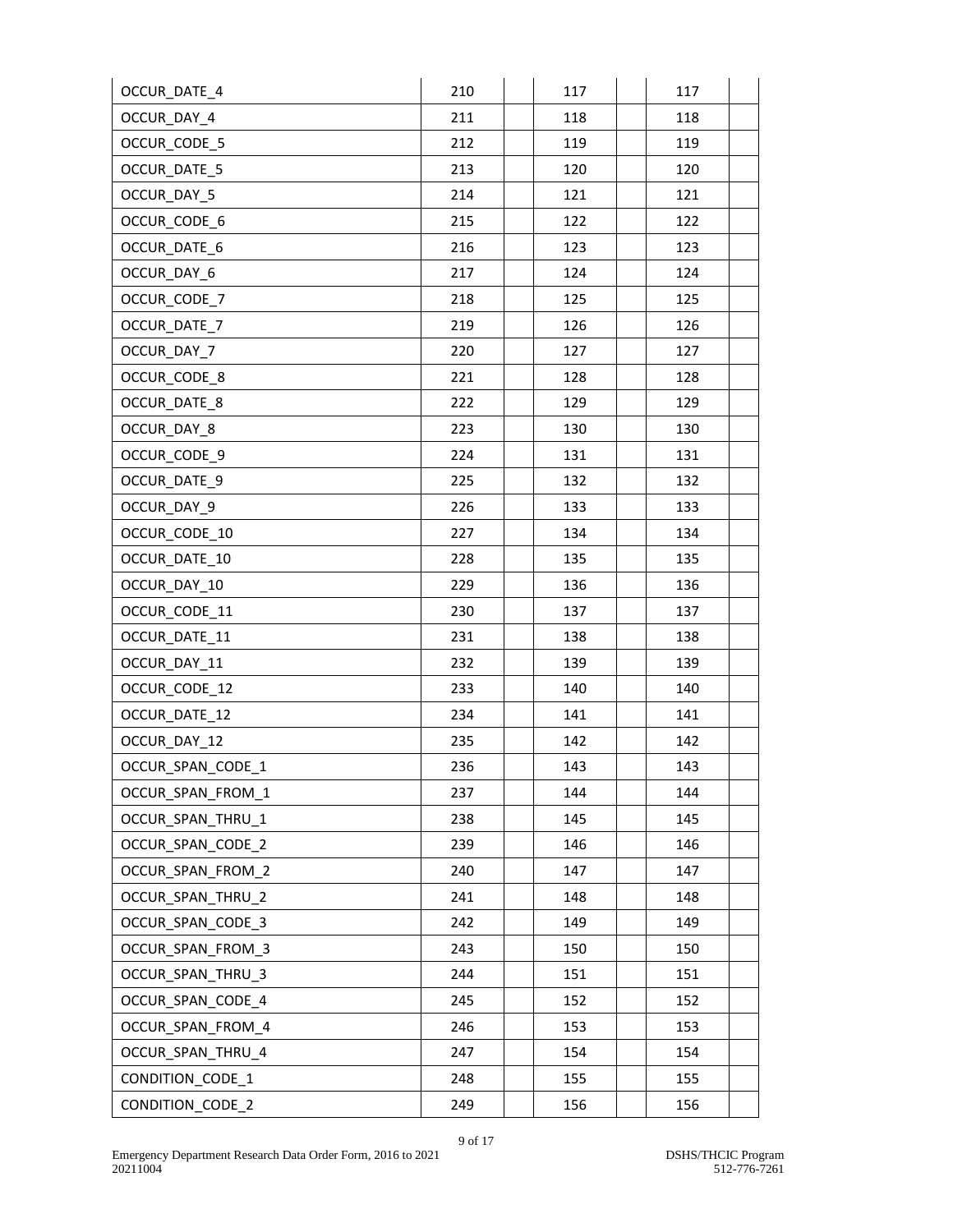| CONDITION_CODE_3        | 250 | 157 | 157 |
|-------------------------|-----|-----|-----|
| <b>CONDITION CODE 4</b> | 251 | 158 | 158 |
| CONDITION_CODE_5        | 252 | 159 | 159 |
| CONDITION_CODE_6        | 253 | 160 | 160 |
| CONDITION_CODE_7        | 254 | 161 | 161 |
| <b>CONDITION CODE 8</b> | 255 | 162 | 162 |
| VALUE_CODE_1            | 256 | 163 | 163 |
| VALUE AMOUNT 1          | 257 | 164 | 164 |
| VALUE CODE 2            | 258 | 165 | 165 |
| VALUE AMOUNT 2          | 259 | 166 | 166 |
| VALUE CODE 3            | 260 | 167 | 167 |
| VALUE AMOUNT 3          | 261 | 168 | 168 |
| VALUE CODE 4            | 262 | 169 | 169 |
| VALUE AMOUNT 4          | 263 | 170 | 170 |
| VALUE CODE 5            | 264 | 171 | 171 |
| VALUE AMOUNT 5          | 265 | 172 | 172 |
| VALUE_CODE_6            | 266 | 173 | 173 |
| VALUE_AMOUNT_6          | 267 | 174 | 174 |
| VALUE CODE 7            | 268 | 175 | 175 |
| VALUE AMOUNT 7          | 269 | 176 | 176 |
| VALUE CODE 8            | 270 | 177 | 177 |
| VALUE_AMOUNT_8          | 271 | 178 | 178 |
| VALUE_CODE_9            | 272 | 179 | 179 |
| VALUE AMOUNT 9          | 273 | 180 | 180 |
| VALUE_CODE_10           | 274 | 181 | 181 |
| VALUE_AMOUNT_10         | 275 | 182 | 182 |
| VALUE_CODE_11           | 276 | 183 | 183 |
| VALUE AMOUNT 11         | 277 | 184 | 184 |
| VALUE CODE 12           | 278 | 185 | 185 |
| VALUE_AMOUNT_12         | 279 | 186 | 186 |
| PRIVATE AMOUNT          | 280 | n/a | n/a |
| SEMI_PRIVATE_AMOUNT     | 281 | n/a | n/a |
| WARD AMOUNT             | 282 | n/a | n/a |
| ICU_AMOUNT              | 283 | n/a | n/a |
| CCU AMOUNT              | 284 | n/a | n/a |
| OTHER_AMOUNT            | 285 | 187 | 187 |
| PHARM_AMOUNT            | 286 | 188 | 188 |
| MEDSURG AMOUNT          | 287 | 189 | 189 |
| DME AMOUNT              | 288 | 190 | 190 |
| USED_DME_AMOUNT         | 289 | 191 | 191 |
|                         |     |     |     |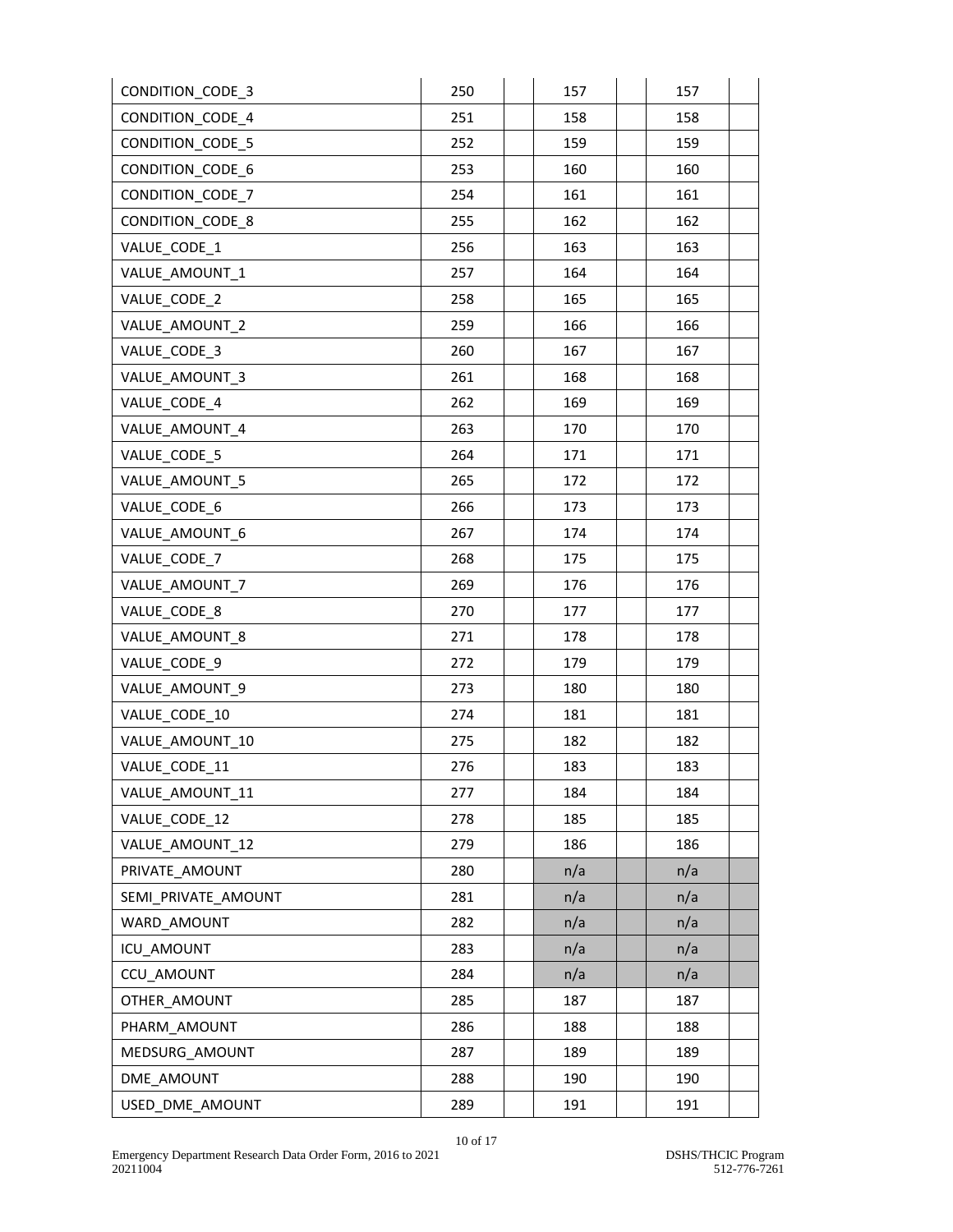| PT AMOUNT                                                     | 290 | 192          | 192          |
|---------------------------------------------------------------|-----|--------------|--------------|
| OT AMOUNT                                                     | 291 | 193          | 193          |
| SPEECH AMOUNT                                                 | 292 | 194          | 194          |
| IT AMOUNT                                                     | 293 | 195          | 195          |
| <b>BLOOD AMOUNT</b>                                           | 294 | 196          | 196          |
| BLOOD ADM AMOUNT                                              | 295 | 197          | 197          |
| OR AMOUNT                                                     | 296 | 198          | 198          |
| LITH AMOUNT                                                   | 297 | 199          | 199          |
| CARD AMOUNT                                                   | 298 | 200          | 200          |
| ANES AMOUNT                                                   | 299 | 201          | 201          |
| LAB AMOUNT                                                    | 300 | 202          | 202          |
| RAD AMOUNT                                                    | 301 | 203          | 203          |
| MRI AMOUNT                                                    | 302 | 204          | 204          |
| OP AMOUNT                                                     | 303 | 205          | 205          |
| ER AMOUNT                                                     | 304 | 206          | 206          |
| AMBULANCE AMOUNT                                              | 305 | 207          | 207          |
| PRO FEE AMOUNT                                                | 306 | 208          | 208          |
| ORGAN AMOUNT                                                  | 307 | 209          | 209          |
| ESRD AMOUNT                                                   | 308 | 210          | 210          |
| <b>CLINIC AMOUNT</b>                                          | 309 | 211          | 211          |
| *TOTAL CHARGES   CLAIM TOTAL CHARGES                          | 310 | 212          | 212          |
| *TOTAL NON COV CHARGES  <br>CLAIM_NON_COV_CHARGES             | 311 | 213          | 213          |
| TOTAL CHARGES ACCOMM                                          | 312 | n/a          | n/a          |
| TOTAL NON COV CHARGES ACCOMM                                  | 313 | n/a          | n/a          |
| *TOTAL CHARGES ANCIL  <br>CLAIM_CHARGES_ANCIL                 | 314 | 214          | 214          |
| *TOTAL NON COV CHARGES ANCIL  <br>CLAIM_NON_COV_CHARGES_ANCIL | 315 | 215          | 215          |
| PROCESS_DATE                                                  | n/a | 216          | 216          |
| INST PROF INDICATOR (INPUT FORMAT)                            | n/a | 217          | 217          |
| INBOUND INDICATOR                                             | 316 | 218          | 218          |
| <b>EMERGENCY FLAG  </b><br>EMERGENCY_DEPT_FLAG                | 317 | 219          | 219          |
| *DISCHARGE   SERVICE_QUARTER                                  | 318 | $\mathbf{1}$ | $\mathbf{1}$ |
| CCS_PRINC_DIAG_CODE                                           | n/a | 220          | 220          |
| CCS_OTH_DIAG_CODE_1                                           | n/a | 221          | 221          |
| CCS OTH DIAG CODE 2                                           | n/a | 222          | 222          |
| CCS_OTH_DIAG_CODE_3                                           | n/a | 223          | 223          |
| CCS_OTH_DIAG_CODE_4                                           | n/a | 224          | 224          |
| CCS OTH DIAG CODE 5                                           | n/a | 225          | 225          |
| CCS OTH DIAG CODE 6                                           | n/a | 226          | 226          |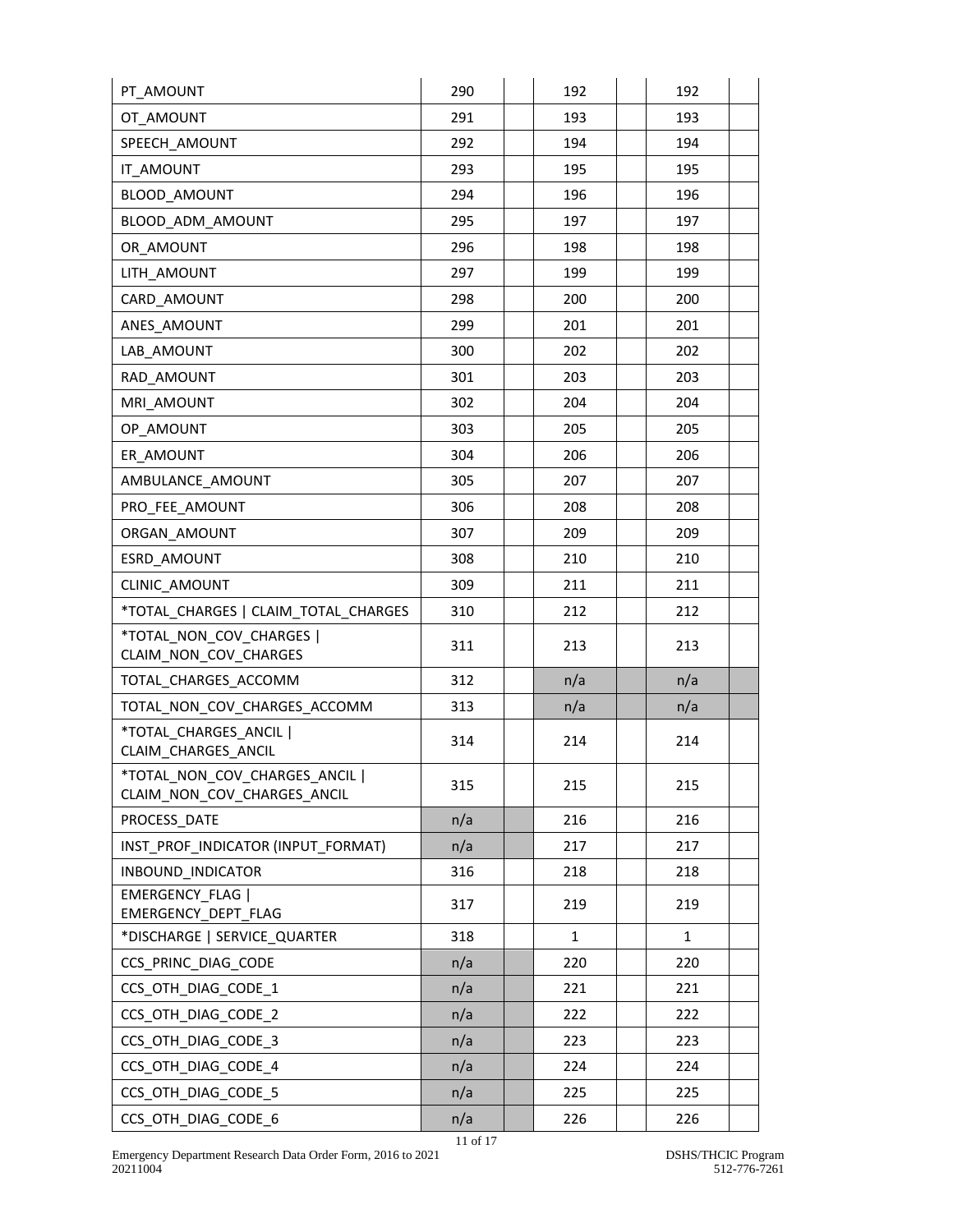| CCS OTH_DIAG_CODE_7  | n/a | 227 | 227 |
|----------------------|-----|-----|-----|
| CCS_OTH_DIAG_CODE_8  | n/a | 228 | 228 |
| CCS_OTH_DIAG_CODE_9  | n/a | 229 | 229 |
| CCS_OTH_DIAG_CODE_10 | n/a | 230 | 230 |
| CCS_OTH_DIAG_CODE_11 | n/a | 231 | 231 |
| CCS OTH DIAG CODE 12 | n/a | 232 | 232 |
| CCS_OTH_DIAG_CODE_13 | n/a | 233 | 233 |
| CCS_OTH_DIAG_CODE_14 | n/a | 234 | 234 |
| CCS OTH DIAG CODE 15 | n/a | 235 | 235 |
| CCS OTH DIAG CODE 16 | n/a | 236 | 236 |
| CCS_OTH_DIAG_CODE_17 | n/a | 237 | 237 |
| CCS_OTH_DIAG_CODE_18 | n/a | 238 | 238 |
| CCS OTH DIAG CODE 19 | n/a | 239 | 239 |
| CCS_OTH_DIAG_CODE_20 | n/a | 240 | 240 |
| CCS OTH DIAG CODE 21 | n/a | 241 | 241 |
| CCS_OTH_DIAG_CODE_22 | n/a | 242 | 242 |
| CCS_OTH_DIAG_CODE_23 | n/a | 243 | 243 |
| CCS_OTH_DIAG_CODE_24 | n/a | 244 | 244 |
| CCS PROC CODE 1      | n/a | 245 | 245 |
| CCS_PROC_CODE_2      | n/a | 246 | 246 |
| CCS_PROC_CODE_3      | n/a | 247 | 247 |
| CCS PROC CODE 4      | n/a | 248 | 248 |
| CCS_PROC_CODE_5      | n/a | 249 | 249 |
| CCS_PROC_CODE_6      | n/a | 250 | 250 |
| CCS PROC CODE 7      | n/a | 251 | 251 |
| CCS PROC CODE 8      | n/a | 252 | 252 |
| CCS_PROC_CODE_9      | n/a | 253 | 253 |
| CCS PROC CODE 10     | n/a | 254 | 254 |
| CCS_PROC_CODE_11     | n/a | 255 | 255 |
| CCS_PROC_CODE_12     | n/a | 256 | 256 |
| CCS PROC CODE 13     | n/a | 257 | 257 |
| CCS_PROC_CODE_14     | n/a | 258 | 258 |
| CCS PROC CODE 15     | n/a | 259 | 259 |
| CCS_PROC_CODE_16     | n/a | 260 | 260 |
| CCS PROC CODE 17     | n/a | 261 | 261 |
| CCS_PROC_CODE_18     | n/a | 262 | 262 |
| CCS_PROC_CODE_19     | n/a | 263 | 263 |
| CCS_PROC_CODE_20     | n/a | 264 | 264 |
| CCS_PROC_CODE_21     | n/a | 265 | 265 |
| CCS_PROC_CODE_22     | n/a | 266 | 266 |
|                      |     |     |     |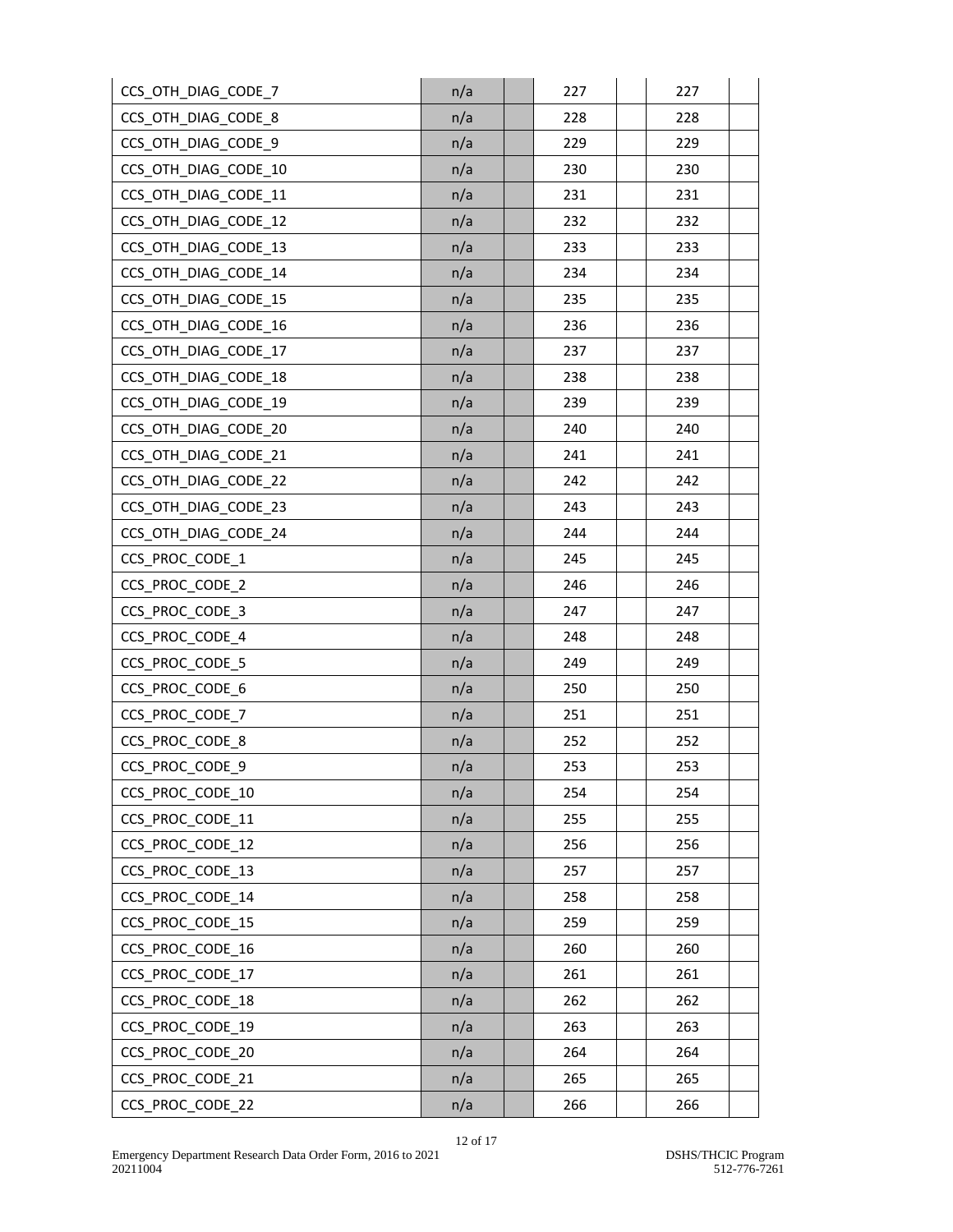| CCS_PROC_CODE_23                          | n/a            |  | 267                     |  | 267                     |  |  |
|-------------------------------------------|----------------|--|-------------------------|--|-------------------------|--|--|
| CCS PROC CODE 24                          | n/a            |  | 268                     |  | 268                     |  |  |
| CCS_PROC_CODE_25                          | n/a            |  | 269                     |  | 269                     |  |  |
| <b>Charges</b>                            |                |  |                         |  |                         |  |  |
| RECORD_ID (Does not link up with ED PUDF) | $\mathbf{1}$   |  | $\mathbf{1}$            |  | $\mathbf{1}$            |  |  |
| REVENUE_CODE                              | $\overline{2}$ |  | $\overline{2}$          |  | 2                       |  |  |
| REVENUE_CODE_SEQUENCE_NUMBER              | 3              |  | 3                       |  | 3                       |  |  |
| HCPCS_QUALIFIER                           | 4              |  | 4                       |  | 4                       |  |  |
| HCPCS_PROCEDURE_CODE                      | 5              |  | 5                       |  | 5                       |  |  |
| MODIFIER_1                                | 6              |  | 6                       |  | 6                       |  |  |
| MODIFIER_2                                | $\overline{7}$ |  | 7                       |  | $\overline{7}$          |  |  |
| MODIFIER_3                                | 8              |  | 8                       |  | 8                       |  |  |
| MODIFIER 4                                | 9              |  | 9                       |  | 9                       |  |  |
| UNIT MEASUREMENT CODE                     | 10             |  | 10                      |  | 10                      |  |  |
| UNITS_OF_SERVICE                          | 11             |  | 11                      |  | 11                      |  |  |
| UNIT_RATE                                 | 12             |  | 12                      |  | 12                      |  |  |
| CHRGS_LINE_ITEM                           | 13             |  | 13                      |  | 13                      |  |  |
| CHRGS_NON_COV                             | 14             |  | 14                      |  | 14                      |  |  |
| PROCEDURE_DATE                            | n/a            |  | 15                      |  | 15                      |  |  |
| PROCEDURE_DATE_THRU                       | n/a            |  | 16                      |  | 16                      |  |  |
| SERVICE_FACILITY_CODE                     | n/a            |  | 17                      |  | 17                      |  |  |
| FINAL_EAPG_CATEGORY_CODE                  | n/a            |  | 18                      |  | 18                      |  |  |
| FINAL_EAPG_TYPE_CODE                      | n/a            |  | 19                      |  | 19                      |  |  |
| FINAL EAPG                                | n/a            |  | 20                      |  | 20                      |  |  |
| ADJUSTED_EAPG_WEIGHT                      | n/a            |  | 21                      |  | 21                      |  |  |
| APC_PROCEDURE_CODE                        | n/a            |  | 22                      |  | 22                      |  |  |
| APC PX STATUS IND CODE                    | n/a            |  | 23                      |  | 23                      |  |  |
| APC WEIGHT                                | n/a            |  | 24                      |  | 24                      |  |  |
| <b>Facility</b>                           |                |  |                         |  |                         |  |  |
| THCIC_ID                                  | $\mathbf{1}$   |  | $\mathbf{1}$            |  | $\mathbf{1}$            |  |  |
| PROVIDER_NAME                             | $\overline{2}$ |  | $\overline{2}$          |  | $\overline{2}$          |  |  |
| PROVIDER_ADDR                             | 3              |  | 3                       |  | 3                       |  |  |
| PROVIDER CITY                             | 4              |  | $\overline{\mathbf{4}}$ |  | $\overline{\mathbf{4}}$ |  |  |
| PROVIDER_STATE                            | 5              |  | 5                       |  | 5                       |  |  |
| PROVIDER ZIP                              | 6              |  | 6                       |  | 6                       |  |  |
| FAC_TEACHING_IND                          | $\overline{7}$ |  | 7                       |  | $\overline{7}$          |  |  |
| FAC_PSYCH_IND                             | 8              |  | 8                       |  | 8                       |  |  |
| FAC_REHAB_IND                             | 9              |  | 9                       |  | 9                       |  |  |
| FAC ACUTE CARE IND                        | 10             |  | 10                      |  | 10                      |  |  |
| FAC_SNF_IND                               | 11             |  | 11                      |  | 11                      |  |  |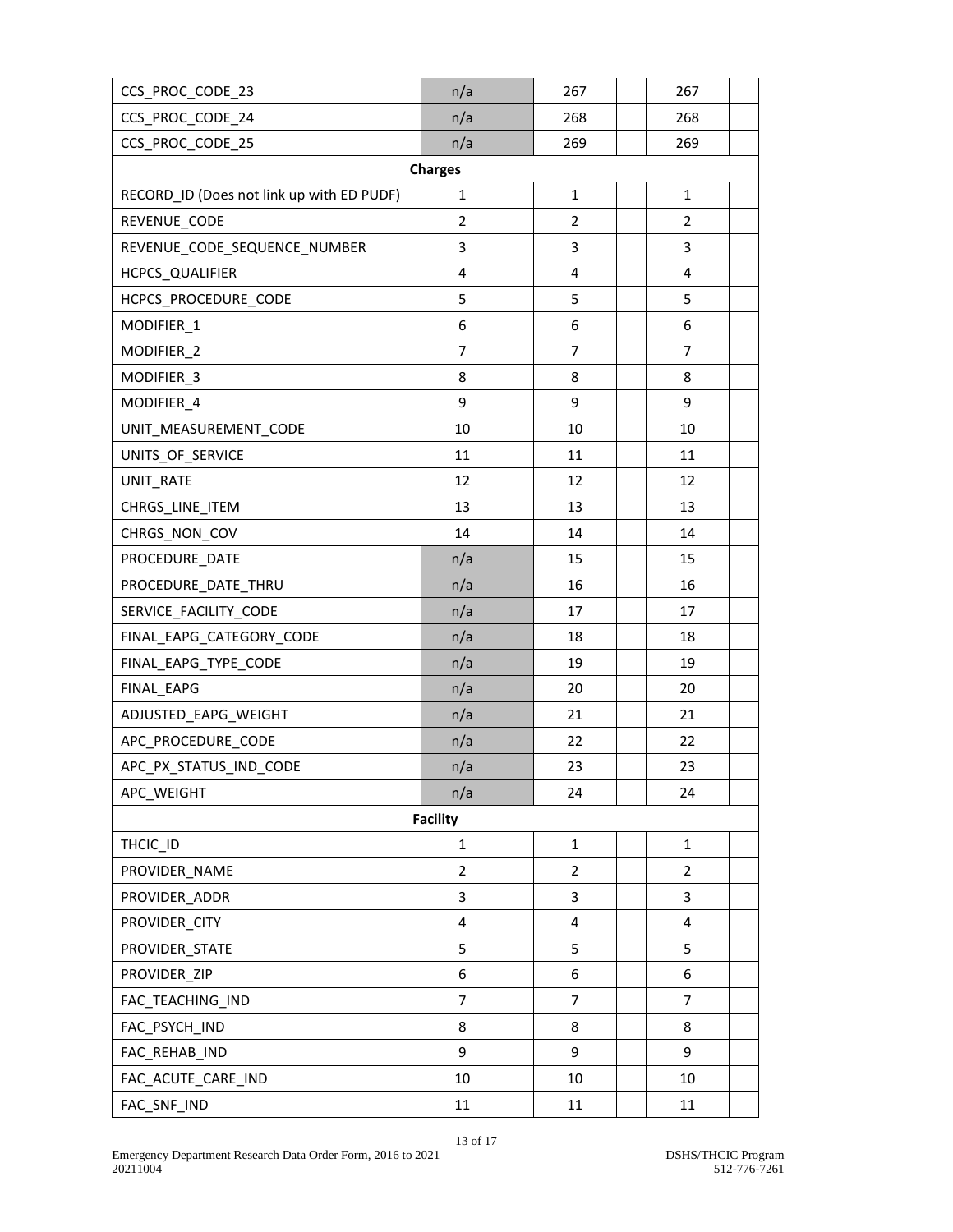| FAC LONG TERM AC IND         | 12  | 12 | 12  |  |
|------------------------------|-----|----|-----|--|
| FAC OTHER LTC IND            | 13  | 13 | 13  |  |
| FAC PEDS IND                 | 14  | 14 | 14  |  |
| POA_PROVIDER_INDICATOR       | 15  | 32 | 32  |  |
| PROVIDER COUNTY              | 16  | 33 | 33  |  |
| FAC_CARDIOVASCULAR_IND       | n/a | 15 | 15  |  |
| FAC CHIROPRACTIC IND         | n/a | 16 | 16  |  |
| FAC_ENDOSCOPY_IND            | n/a | 17 | 17  |  |
| FAC FOOT IND                 | n/a | 18 | 18  |  |
| FAC GASTROENTEROLOGY IND     | n/a | 19 | 19  |  |
| FAC GENERAL IND              | n/a | 20 | 20  |  |
| FAC NEUROLOGICAL IND         | n/a | 21 | 21  |  |
| FAC_OB_GYN_IND               | n/a | 22 | 22  |  |
| FAC OPTHAMOLOGY_IND          | n/a | 23 | 23  |  |
| FAC_ORAL_IND                 | n/a | 24 | 24  |  |
| FAC ORTHOPEDIC_IND           | n/a | 25 | 25  |  |
| FAC OTOLARYRGOLOGY IND       | n/a | 26 | 26  |  |
| FAC PAIN MNGMT IND           | n/a | 27 | 27  |  |
| FAC PLASTIC IND              | n/a | 28 | 28  |  |
| FAC_THORACIC_IND             | n/a | 29 | 29  |  |
| FAC_UROLOGY_IND              | n/a | 30 | 30  |  |
| FAC_OTHER_IND                | n/a | 31 | 31  |  |
| FAC_EMERGENCY_DEPARTMENT_IND | n/a | 34 | n/a |  |
| FAC_ONCOLOGY_IND             | n/a | 35 | n/a |  |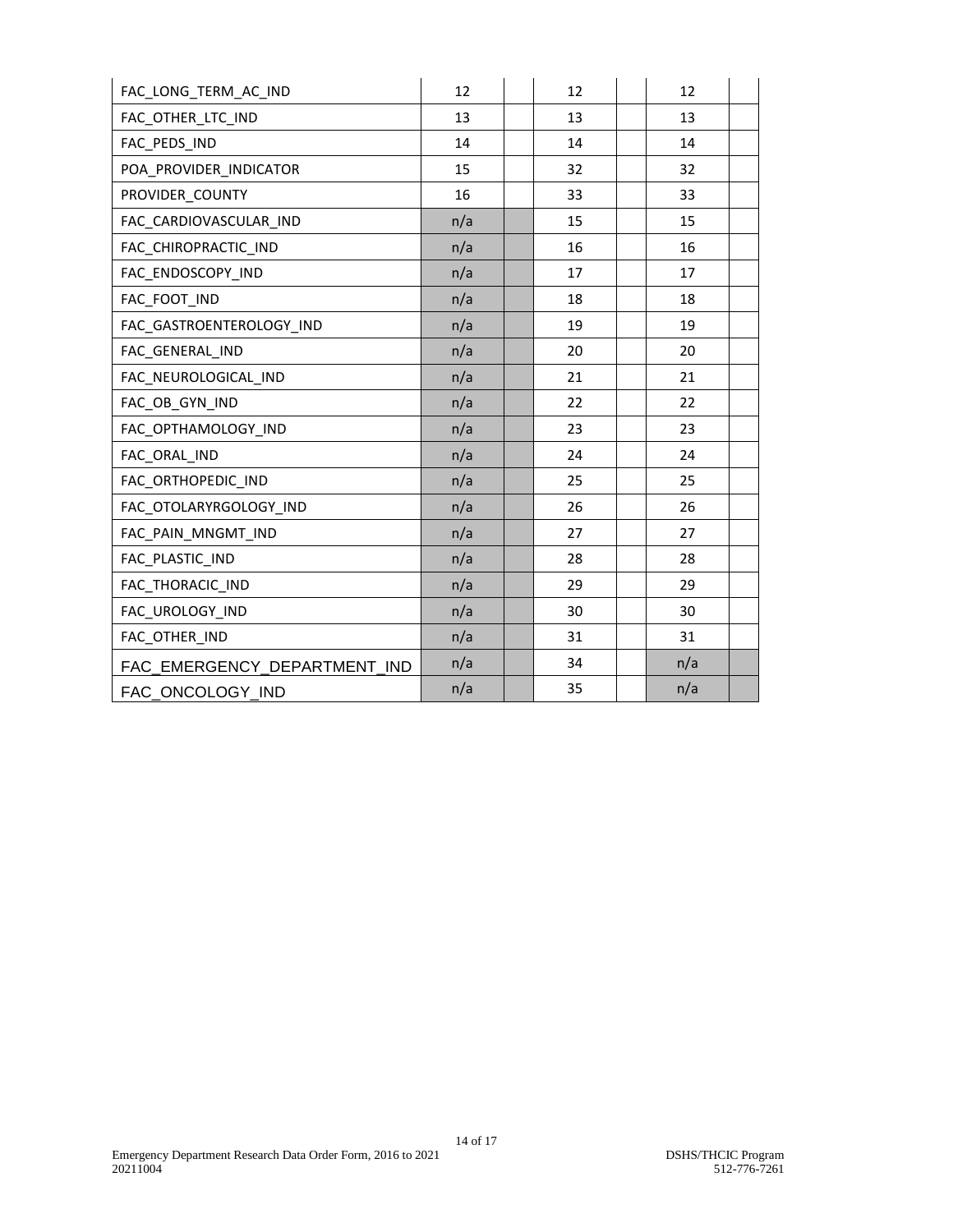

**Texas Department of State Health Services** 

### **Data Use Agreement Texas Hospital Emergency Department Research Data File**

Sections 108.013(c) (1) and (2) and 108.013 (g) of the Texas Health and Safety Code (THSC) prohibit the Department of State Health Services (DSHS) from releasing and a person or entity from gaining access to any data that could reveal the identity of a patient or the identity of a physician unless specially authorized by the Act. Any effort to determine the identity of any person or to use the information for any purpose other than for analysis and aggregate statistical reporting violates the THSC and this data use agreement. By virtue of this agreement, the undersigned agrees that the data will not be used to identify a physician. Section 108.006(h) of the THSC allows the DSHS to release emergency department research data not included in the Texas Emergency Department public use data file. Under no circumstances will users of the data contact an individual patient, physician, or hospital for the purpose of verifying information supplied in the Texas Emergency Department Research Data sets. Any questions about the data must be referred to DSHS only. Product support is not provided by DSHS. The data are protected by United States copyright laws and international treaty provisions.

In this data use agreement, the requestor and end-user of the data are referred to as the "licensee". The licensee gives the following assurances with respect to the use of the Texas Hospital Emergency Department Research Data sets:

- The licensee will neither release nor permit others to release any information that identifies persons, directly or indirectly;
- The licensee will not release or permit others to release the individual patient records or any part of them to any person who is not a staff member of the organization (specified below), except with the written approval of DSHS;
- The licensee will not attempt to use or permit others to use the data to learn the identity of any physician;
- The licensee will use the Emergency Department Research Data File only for the purpose for which the data were requested. At the conclusion of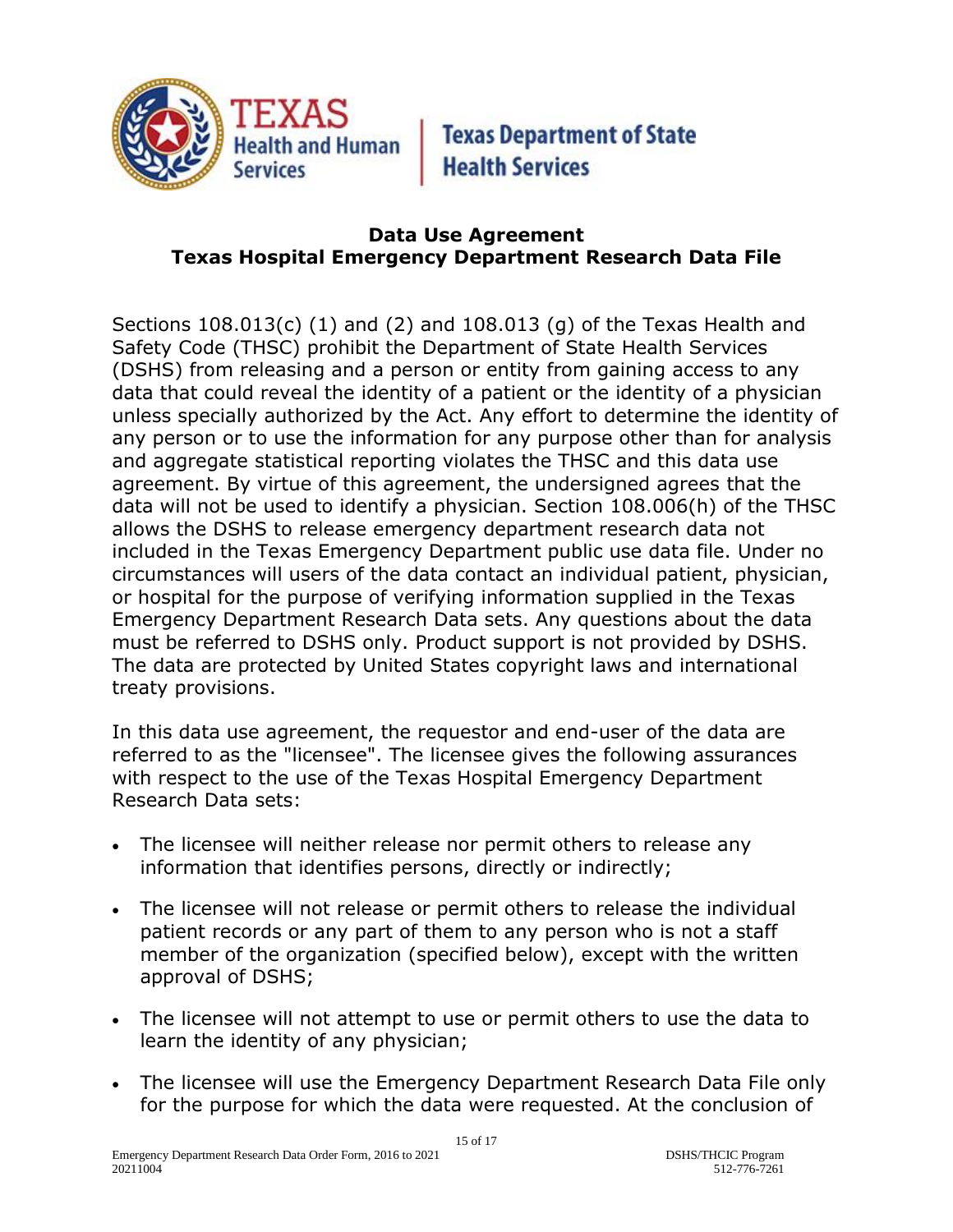the research the licensee agrees to destroy all copies of the Emergency Department Research Data File

- The licensee will not nor permit others to copy, sell, rent, license, lease, loan, or otherwise grant access to the data covered by this Agreement to any other person or entity, unless approved in writing by DSHS;
- The licensee will use the following citation in any publication of information from this file:

*Texas Emergency Department Research Data File*, [year of data]. Austin, Texas: Department of State Health Services, Austin, Texas. [date of publication];

- The licensee will indemnify, defend, and hold DSHS, its employees, and its contract vendors harmless from any and all claims and losses accruing to any person as a result of violation of this agreement; and,
- The licensee will make no statement nor permit others to make statements indicating or suggesting that interpretations drawn from these data are those of DSHS.

The licensee understands that these assurances are collected by DSHS to assure compliance with its statutory confidentiality requirement. The signature on behalf of the licensee indicates the licensee's agreement to comply with the above-stated requirements with the knowledge that under Sections 108.014 and 108.0141 of the Texas Health and Safety Code to knowingly or negligently release data in violation of this agreement may result in a civil penalty of up to \$10,000 for each act of violation and an offense is a state jail felony. The Office of the Attorney General and local district attorneys may enforce civil and/or criminal penalties.

16 of 17